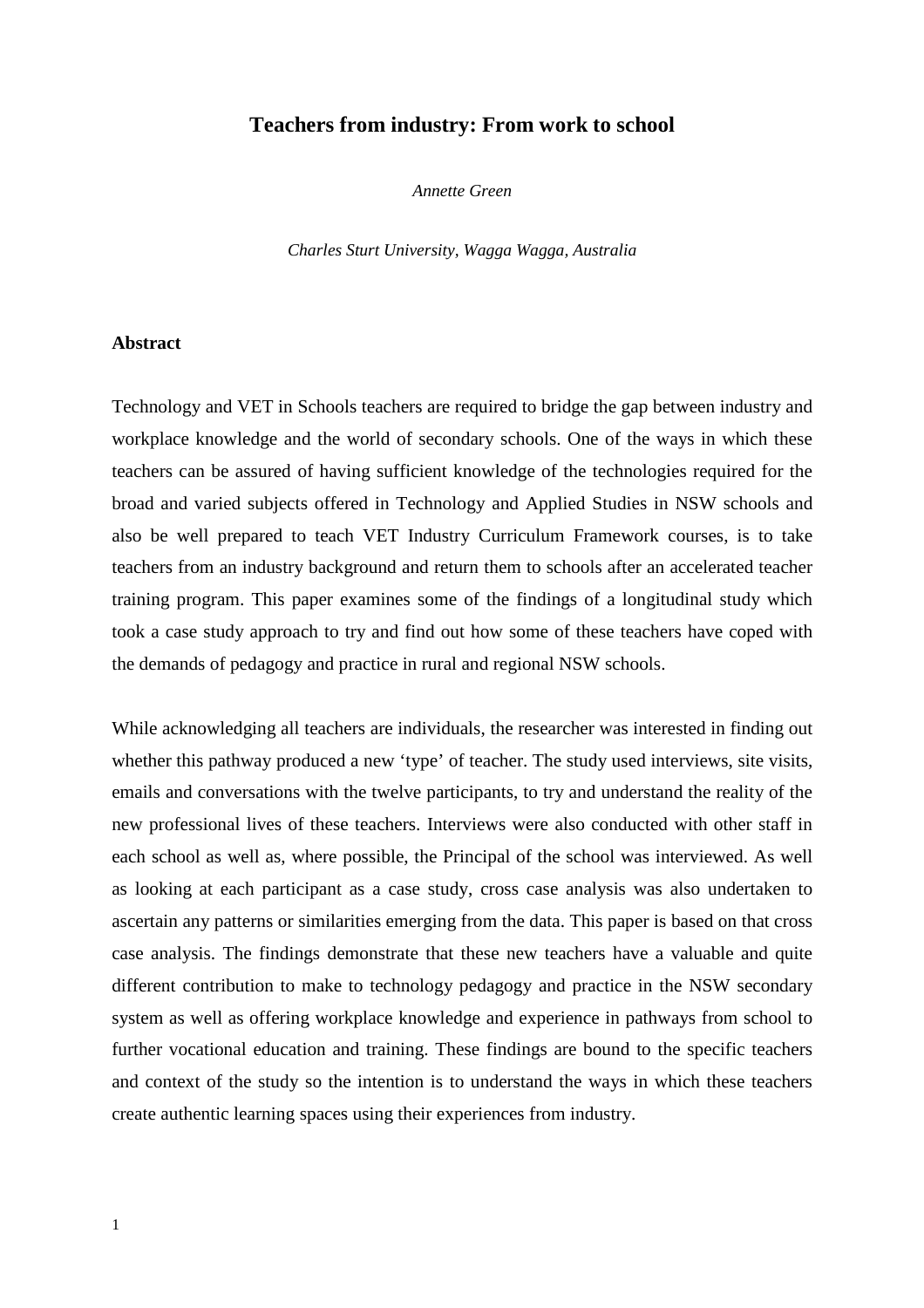# **Starting point**

The inception of this study into teachers moving from a trade to becoming teachers could be located in a response to a question about VET in Schools in 2001 when a senior researcher advised me to think about the teachers and the unique set of bridging skills they would require in order to combine sufficient industry appropriate skills and life as a secondary school teacher. The following year, 2001, saw the first intake of students to an accelerated teacher training program I helped devise, and students from this first intake became participants in the longitudinal study reported on in this paper. A longitudinal study allows for multiple views and perspectives across the pedagogical approaches and perceptions of these teachers as they adapt from one career to another. This paper considers one of the most striking findings from the study – that to some extent rather than adapting to fit around school contexts and cultures, these teachers quietly turn their classrooms and workshops into workplaces and the pedagogical approach has much in common with workplace learning, especially as defined by Stephen Billet as 'the learning available through everyday participation in work activities guided by expert co-workers and assisted by the contribution of other workers and the workplace environment itself."(S. Billett, 2001, pp. 103-104) Through observation of these teachers in class and conversations with them and with other teachers and, in many cases the Principals, the pattern of making the classroom or workshop become as close to a workplace environment as possible became apparent in an iterative manner. This contention is the main aspect of the cross case analysis discussed in this paper, however it is not presented as a generalised finding.

When adults change careers, the knowledge, skills and understandings gained in their previous career form part of the repertoire underpinning their role in the new career, in this case as technology teachers in rural schools in New South Wales (NSW). The particular lens and focus that my background in education in general and the work I have done with teachers from an industry background in particular shaped my philosophical perspective in undertaking this study. I started by attempting to find the influences workplace learning may have had on classroom practices and have shifted through what I observed and heard to considering that through an authentic approach to all learning activities, in the language and pedagogical approaches adopted, the twelve participants in the study have made the opposite shift. They operate as if their classrooms and workshop spaces are a workplace in which they operate with their students as workplace learners.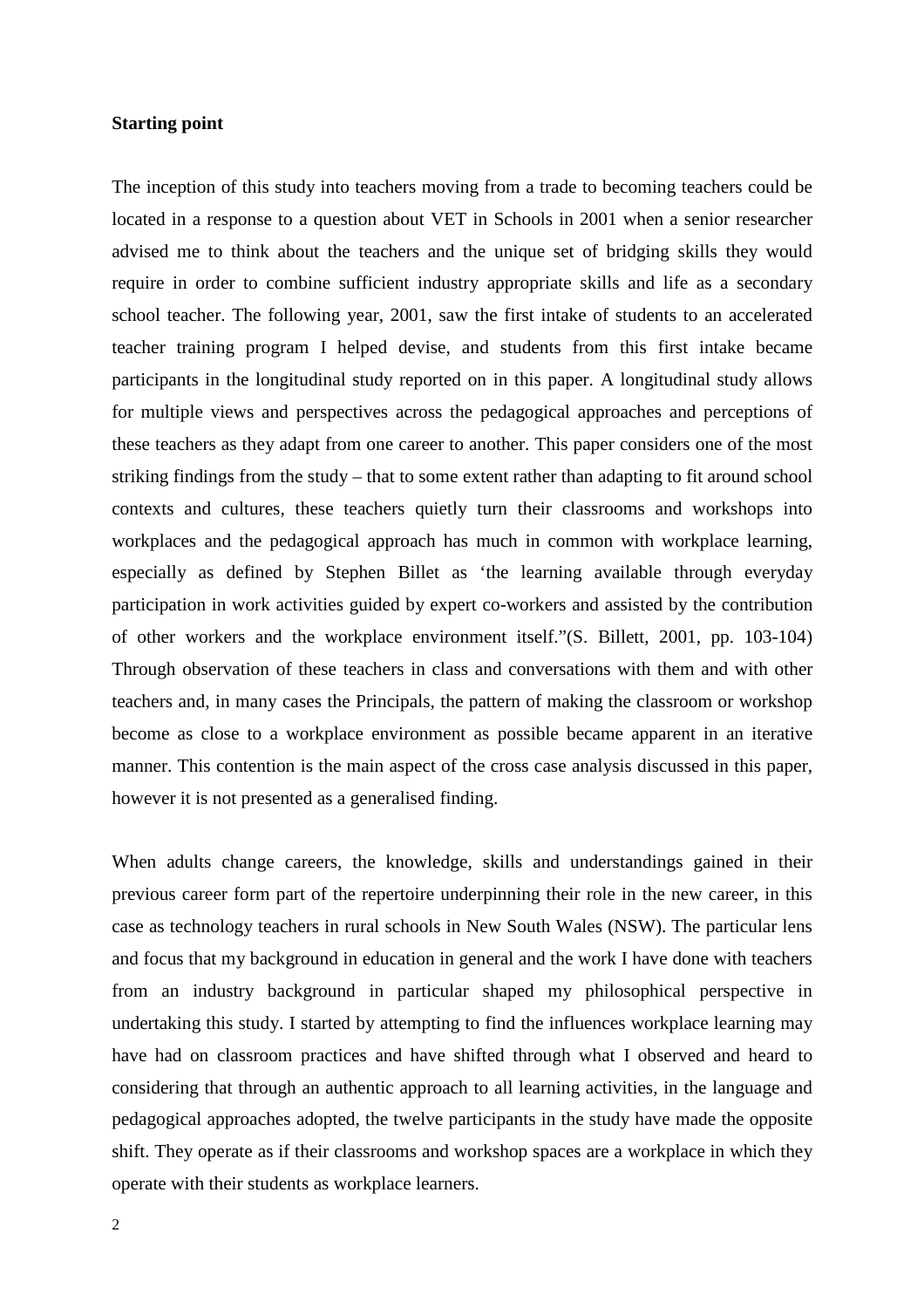# **Literature and method**

This study was influenced by Lortie's (1975)sociological study of teachers. I wanted to use his approach and methodology of observing, interviewing, corresponding, and examining in detail a group of new teachers who changed from a career in industry to become teachers of technology and Vocational Education and Training (VETiS) courses in NSW schools. The primary purpose was to gain some understanding of the reality of their lives as teachers through studying each of them in context over the first three years of their teaching career. Lortie was intent on understanding the way teachers understood and ascribed meanings to their "professional" lives. This study examines a particular group of teachers with commonalities in their backgrounds: they were all selected because of their backgrounds in industry and trade areas. The focus is on the way they both constructed and attributed meanings to their new identities as teachers. Lortie described his approach as "a stance which combines naiveté with scepticism -- a questioning approach toward what is commonly said about teaching and teachers." ( $P$  ix – preface).

In collecting data, I attempted to encourage the participants to describe features of their transition in their own language, to situate the investigations in their lived in reality and to supplement data gathered in interviews through e-mail conversations, personal solicited and unsolicited telephone conversations as well as discussions with at least one other teacher and, in most cases, the principal of the school. The study is thus situated in the tradition of ethno methodology (Silverman & Marvasti, 2008) but using a case study approach (Stake, 1995; Yin, 2004). Each teacher participant forms a case for study and the individual cases are examined in detail. In addition, cross case analysis was undertaken to provide understanding of and insight into these teachers as a different type of new teacher, potentially offering a different approach and attitude to the profession. There is an attempt to examine the perceptions, beliefs and progress of these new career change teachers and the alternative pathways they have undertaken to become teachers without rendering this study a comparison with teachers who have followed more traditional pathways (for example from school to university to becoming teachers).

All teachers are individuals with their own motivations, philosophies and approaches. By focusing on the lived reality of a small group of teachers with similar pathways,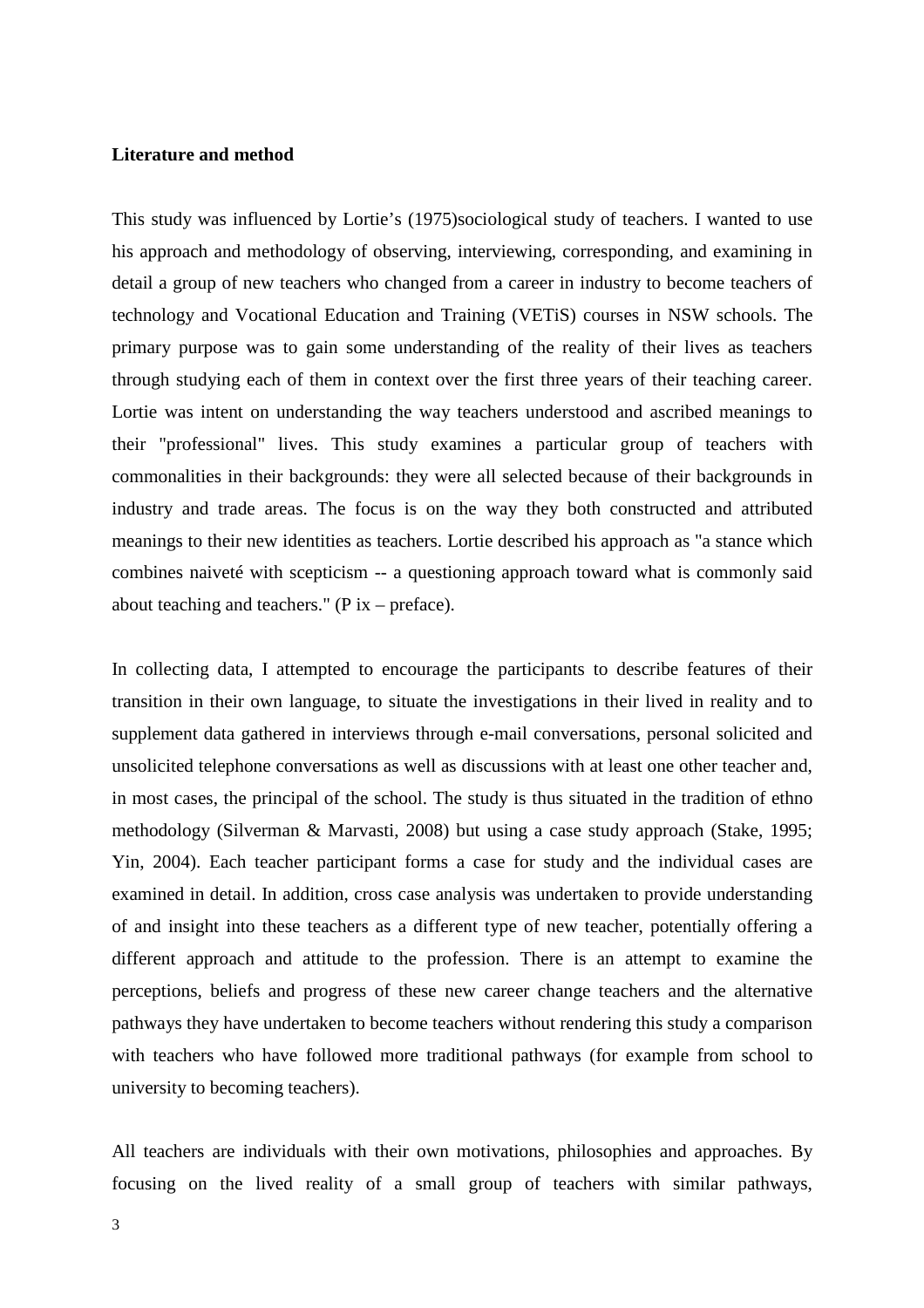commonalities and features of their approaches and journey through the first three years of their new careers as teachers, the advantages and disadvantages of such a pathway can be more clearly identified and understood. No attempt to generalise is made; rather these individual journeys are described and analysed. This is followed by theorising and discussing differences and commonalities in order to discover whether they can be characterised as a new 'type' of teacher in what they have to offer students in NSW schools, in particular rural, regional and remote schools, where these new teachers are living and working. As a researcher, in practice as a teacher educator as well as in terms of a lens for research, I begin from a social constructivist paradigm (Windschitl & Thompson, 2006), which means that the focus is on the meanings attributed to the reality of their teaching lives (Scott & Howell, 2008) and their experiences adapting to their new profession. Using the perspectives of the participant is an emic approach (Cresswell, 2008)which means that their views construct the reality under discussion. Although an etic approach (ibid), where the researcher establishes the criteria, is not adopted, as I have neither been a trades qualified teacher nor have I taught in any of the schools in the study, I have taught on the ATTP program over the seven years since its inception in 2001 which means I had experiences with at least 500 pre-service teachers with similar backgrounds. The influence this has had on the study, in particular the analysis and interpretation needs to be considered. As all data collected comes from the experiences of the new teachers, relational to their biographies, their industry backgrounds, their experiences during university studies and most importantly on their lives over the first three years of their new careers as teachers, I have some opportunity to attempt to make sense of, describe and analyse the world they inhabit in their work lives. "That lived experience shapes the researcher's approach to data collection and analysis"(Cresswell, 2008, p. 68).

# **Data gathering**

An iterative approach to collecting, examining and analysing the data was used in order to firstly discover how these new teachers constructed their teaching identity. Prior to beginning the accelerated teacher preparation course (ATTP) all participants undertook to become teachers, a brief survey was completed by the entire first cohort in September 2001. As this was prior to ethics approval, participants granted 'retrospective permission' for the researcher to use this data, as well as reports from professional experiences in schools undertaken during their studies. From the first cohort of accelerated teacher education students, twenty four preservice teachers volunteered to become involved in the research at the third and final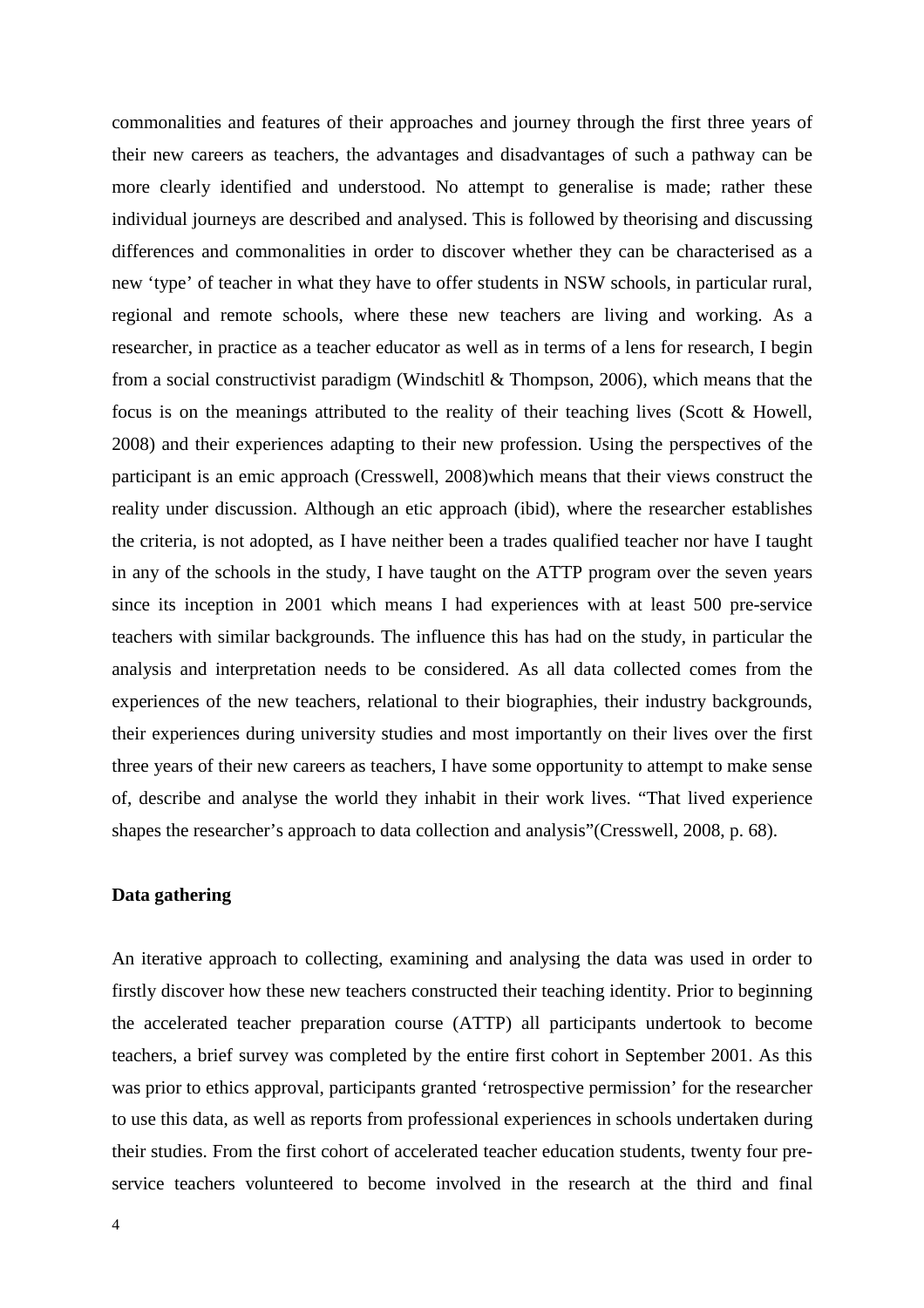residential school in July 2002. Once the graduated teachers were allocated to schools, only those posted to rural, regional and remote schools were included, partly because my own career and life experience as a teacher is in rural education; this also limited the study to the context of rural education contexts as a focus for study. After ethics approval was granted, seventeen of the original volunteers were eligible through being granted positions in rural and regional high schools and central schools, with the latter being schools which combine primary education, from kindergarten to Year six, with secondary education, in these instances to Year twelve. Ultimately, after the first year of teaching, twelve participants remained in the study.

Brief interviews with each participant were undertaken during their first year of teaching, in 2003, although these were mainly used to establish their interest in participating in the research, and much of this early communication was unsolicited by the researcher as the participants voluntarily emailed and phoned the researcher to discuss their new lives. However, notes from these interviews and copies of emails assisted in establishing the location, context and initial approach and attitude to teaching described and discussed by the participants. More formal telephone interviews, which were recorded and fully transcribed by the researcher, were undertaken during the later months of 2004, when the research participants were in their second year of teaching. Another rich source of data included biographical details and 'life history' documents the participants emailed to me during their first two years of teaching. Emails, both solicited and unsolicited, have been exchanged with many of the participants through out the study. For example, all interviews were sent to each interviewee once they were transcribed. Although, disappointingly, the participants rarely commented specifically on these transcriptions and other material sent to them, they always responded to emails and often phoned as well to discuss their lives and work, and notes from phone calls and the information from these emails also added to the data collection. During all of these semi-structured interviews, I attempted to make these telephone calls more like conversations than formal interviews, starting each interview with a sentence such as "I will suggest about seven or eight topics but you can suggest some topics too if you want". The interview questions, or topics, were:

- o Major concerns about beginning teaching
- o Teaching planning and implementation issues
- o Managing classrooms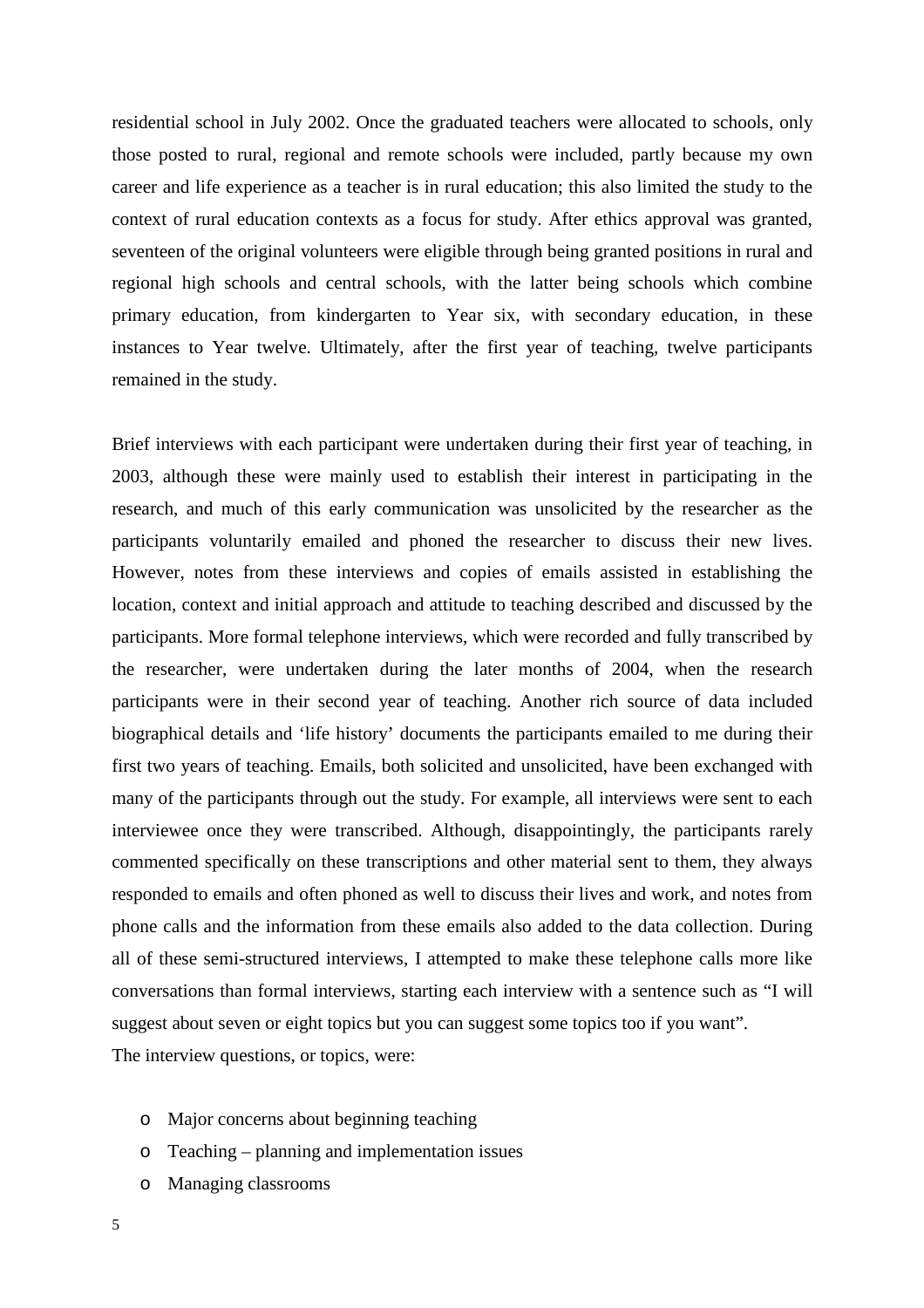- o Communicating and working with students and staff
- o Monitoring and assessing student learning
- o Reflecting on teaching
- o Beliefs about teaching at this stage of their career
- o Their journey towards becoming a teacher
- o The teacher preparation they experienced both at University and in schools during their course

The final stage of data gathering was undertaken during 2005, the participants' third year of teaching, when I visited each of the twelve new teachers in their schools. During these visits, further conversations with each participant teacher, observations of the classroom context in which they were teaching and field notes afforded me an opportunity to understand more about each context as well as to see these teachers in action. During these visits, another teacher, approached by the research participants themselves, was interviewed, with these interviews also being transcribed and analysed. It is acknowledged here that there is a limitation in asking the participants themselves to arrange the 'other teacher' to be interviewed as they naturally selected colleagues they felt comfortable with. However, the data gathered from these 'other teachers' provided another data set to triangulate against the self-reported data from interviews and discussions, and the field observations. Again, the research attempted to make these interviews conversational using similar topic suggestions and approach to those used with the participant new teachers, with the variation that these were based on their, acknowledged potentially favourably biased, perceptions of their new colleagues. The interviews with other teachers encouraged the interviewees to provide a general commentary on how the participant was adapting to teaching in that particular school environment.

The interview topics appear below:

- o Perceptions of how the participant is coping as a beginning teacher
- o Planning and implementing teaching and learning
- o Managing classrooms
- o Communicating and working with students and staff
- o Monitoring and assessing student learning
- o Approaches to and beliefs about the profession and becoming a teacher
- o The teaching preparation and background the participant brings to the school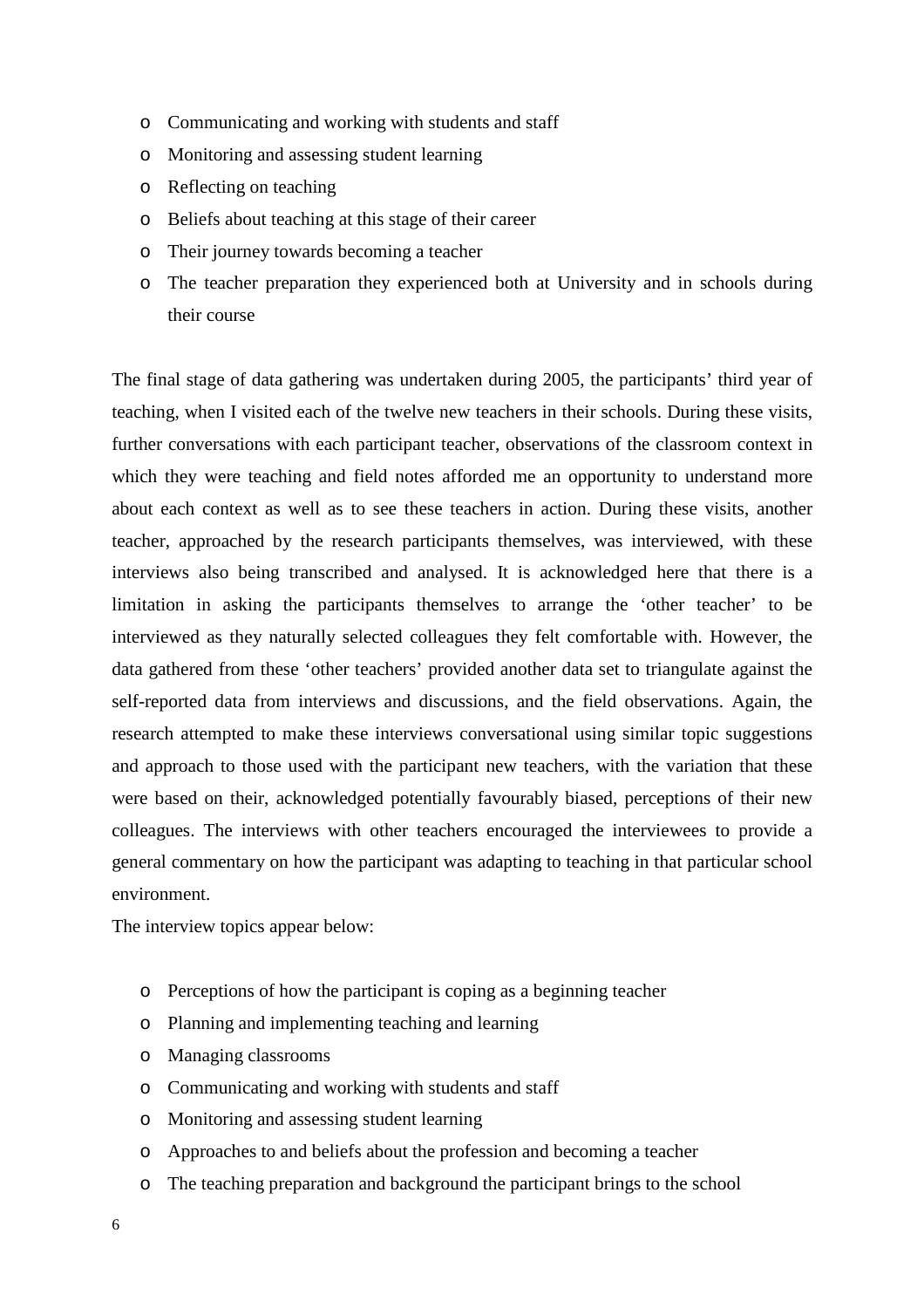During many of these visits, the school principals, who were of course approached to gain permission to visit each school, often provided unsolicited but interesting comments. It was also evident that most of them wanted to provide information about their new teachers. After seeking the permission of the participants themselves, many of these principals were interviewed after the visits as an additional opportunity to gather data, but these interviews were unstructured and notes were taken rather than transcripts from recordings. Only nine of the twelve principals were interviewed.

#### **Findings**

This paper focuses on the findings across all cases – that is, the twelve participants within their rural and regional school contexts, in terms of the influences of their prior career experiences, their work in industries. Again, it is emphasised that these 'findings' are restricted to the teachers involved in the study and are not intended to be read as generalisations. Whilst the researcher acknowledges that the very act of looking for similarities rationally leads to these being found, the repetition of comments and observations across all school settings lead me to examine these findings in terms of workplace learning models. What I am referring to is the classroom climate, the language and the pedagogical approach; which meant that the teacher took the position of workplace supervisor or team leader, where there was an assumption that anyone in the room could add to the learning and the activities, although expertise could usually be sought from the teacher. 'Workplaces and educational institutions merely represent different instances of social practices in which learning occurs through participation. Learning in both kinds of social practice can be understood through a consideration of their respective participatory practices'(S. Billett, 2002, p. 57). From the moment students entered the classrooms observed, the atmosphere and practices seemed different in terms of role allocation, urgency and routine of getting on task and expectation of compliance and efficiency. This was particularly evident in the VET classes, and this approach is very much recommended in the curriculum documents. However, what I had not anticipated was that this appeared repeatedly in classes at all levels. From my observation notes during a Year 8 Technology class being taught by a male former electrician: '*I noted an interesting mix of fairly low key style in terms of interaction and energy. I would describe it as quiet push push push – keeping students on task. Emphasis on making them think – what are they doing / what do they need to be doing / being very*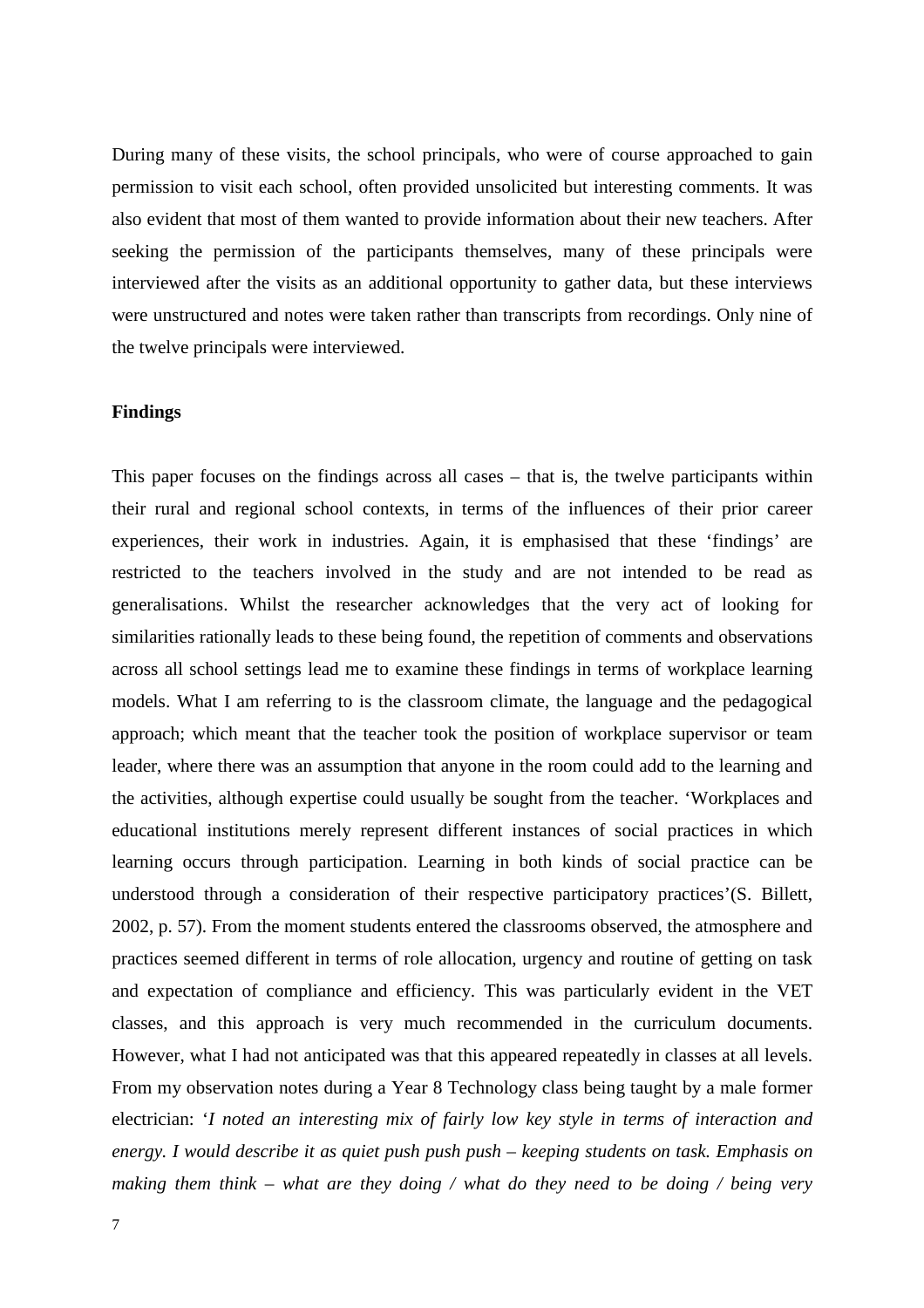*specific. Mutual respect was very obvious*' (From observation notes, 3/8/2005). In other visits I noted what appeared to be a very relaxed style was underpinned by routines well and quietly established combined with total expectation of compliance – the mainly unspoken belief that learning and completing tasks was part of the job of students and keeping them on track or on task was the job of the teacher. Although it may be argued all teachers work this way to some extent, the marked difference was that the atmosphere and style were replicated in all of the visits made. Where silly adolescent behaviour broke out, in most cases the teacher tended to calmly state preferred behaviour or response and move on so that the whole group could 'get back to work'. From an observation (30/5/ 2005) of an Industrial Technology, Metal, class with another teacher, I noted: '*A lot of 'job ready' sorting / scheduling – very efficient and fast at sorting / getting going (avoids getting caught with time wasters).'Battle along / sort it out among yourselves / help each other'. Making a necklace piece – 'tribal jewellery' or 'elegant jewellery' – those who had been absent / had not done drawing – have a look at what others are doing – can start from there. A lot of collaboration is going on. Busy-ness of all students very evident / assumption all have lots to do.'* 

A final example from the notes taken during observation may suffice to exemplify the atmosphere of the workplace I found in almost all classes visited and observed during the site visits. In this case, the former welder was working with VET Metals and Engineering students and I observed the class was '*set up so that rather than student focused, it virtually seemed student lead, although students politely and continuously ask questions / permissions, check in with him – kind of like an understated conductor – like it isn't so obvious what he is doing, but he is actually affecting all the activity – it pivots around him'* (19/10/05).

Some of the observations that accompany the assertion that these teachers are making their classrooms into workplace replicas are that in almost every instance, the twelve participants I followed had made significant differences to the physical school environment to assist them in making activities authentic and the main emphasis become practical work underpinned by essential knowledge and learning. In one school, the teacher had gained permission to take over a spare area, formerly used for drama apparently, and with students had constructed a network centre and workshop where all Information Technology students, in particular the VET IT students, could organise authentic network set up, maintenance and other tasks. They had set up complex systems for the whole school which were specific to their own programs of learning. In another school, the workshop space for technology had been virtually re-built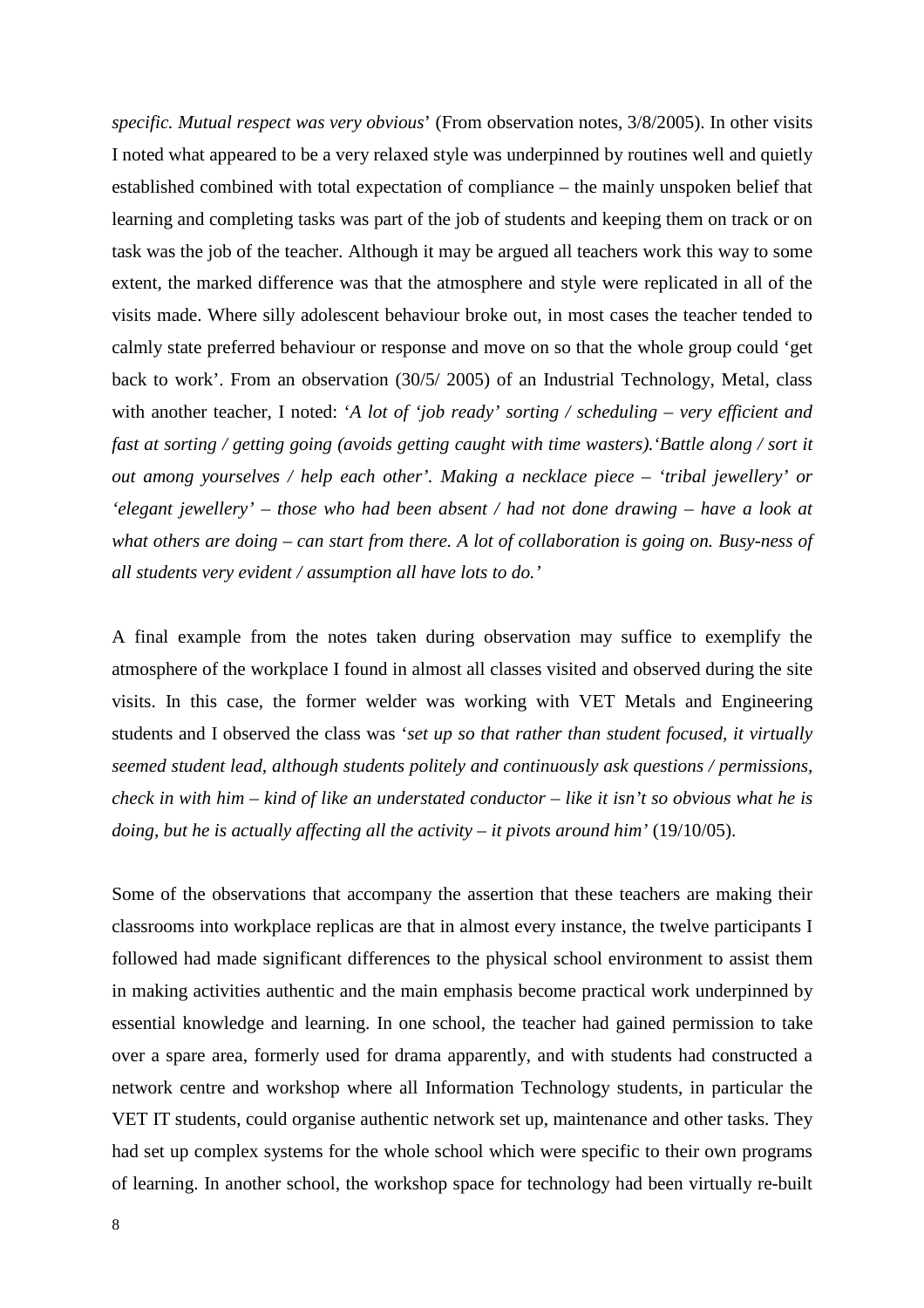as part of a construction project for senior VET students so that there was a small 'desk space' area on one side (used for activities where all were working together on 'theory' or project meetings, which was also used for students not complying with workshop rules) and the various machines, tools and bench spaces set out workplace style, even incorporating a welding shed and storage space the teacher and class had converted from a spare space adjacent to the classroom. In the case of Hospitality and food technology teachers, the changes were more in terms of seeking and carrying through authentic tasks rather than being able to change the physical school environment. Here, the practices and approaches of the teacher participants were far more analogous to other teachers in these areas, although the quest for authenticity appeared more natural and evident than aspired to.

Underpinning these practices was another feature that appeared through visits and interviews. As the teachers moved through their schools, I could not help but observe how these teachers spoke to any student encountered during the school day. It bore more resemblance to the way co-workers address each other in a workplace that the style of interactions I have noted on many other school visits. An example from my notes after a visit to an information technology teacher (5/10/2005) – '*He speaks to each person he passes, whether student or staff, in the same respectful yet informal way. In the time I followed him from the gate to his staffroom, he has spoken to eleven students on topics such as the school formal, sport, family, interests and to five staff members, more briefly, almost exclusively on school related matters.*' When I spoke to participants about communicating with students and staff, they all commented on the fact that they believed forming a relationship of mutual respect and showing an interest in all aspects of student's lives was paramount in gaining and maintaining classroom management.

# **Discussion**

In their study exploring who is choosing teaching as a career and why (2006), Richardson and Watt found that the three main motivations were the belief students had that they had skills which that were worth passing on, they had altruistic ideas about teacher's social contribution and value, and they wanted to be part of shaping the future for young people. In the data collected for this study, these motivations have emerged strongly. In the participatory process involving collaborative attempts by both the participant beginning teacher and the researcher to become reflective practitioners (Schon, 1983), these motivations were explored further.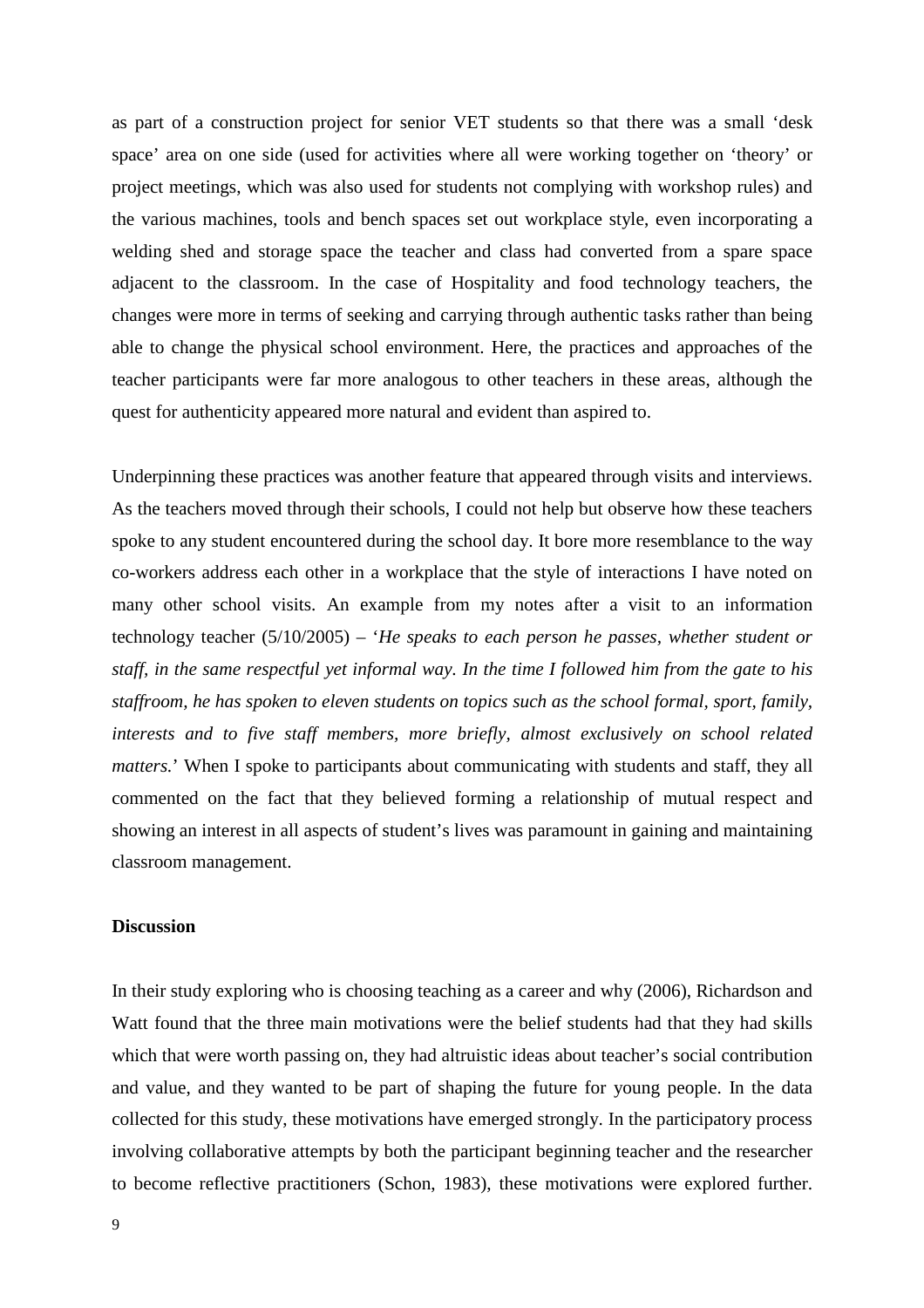They are diverse and intricate to analyse as individual and shifting perspectives require a more constructivist orientation in order to consider the complex and evolving nature of teacher development.

One of the significant themes which recurred in many responses is that these new graduate teachers are drawing on their life and work experience prior to teaching and their teacher education learning. Already, and during their studies, these participants see themselves as very different from teachers who have followed the traditional pathways of school, university or college then back to school. This difference may be in style, approach, culture or even in the beliefs about the purposes and intentions of secondary education. However, both this different background, combined with the shorter teacher education program, can lead to confrontation with other teachers, which was mentioned in most interviews. Some interviewees were critical of the cynicism of more experienced teachers, with one commenting that 'they shouldn't be teaching because they've lost the spark'. This leads to a very rich vein of potential exploration, of interest in its own right, while the researcher is attempting to avoid emphasis on direct comparison or value judgments. "I believe my past experience allows me to see beyond school. Unlike many teachers I had at school, (and still appear to be around), I am not interested in educating the students only to pass exams. I want them to learn things that will help them all their life, if they pass an exam it's a bonus. It is a bit like a driving instructor. They can teach you to drive, or they can teach you to pass the driving test. My aim is to instil in the students a work and social ethic that regardless of what career path they follow, they will be useful members of society" (Industrial technology teacher, former electrician). Another aspect of their industry background which many trade on is their knowledge of the world of work, including 'horror stories' from the field, which appeal to many adolescents, as well as more daily aspects of work life. As a female former chef said – "they want to know what it's like out there". With policy in Australia emphasising the importance of transitions from school to work (Smith, Brennan Kemmis & Woodland, 2007, p21) this attitude may enable informal career advice and recognition of opportunities and pathways beyond school.

Rather than discussing their discipline areas specifically, in most cases the interviews have been characterized by examining the whole student and their engagement with the teaching and learning process, which one participant, in his second year of teaching, believed to be "more important than fulfilling the needs of the syllabus" at times. Practicality, relevance,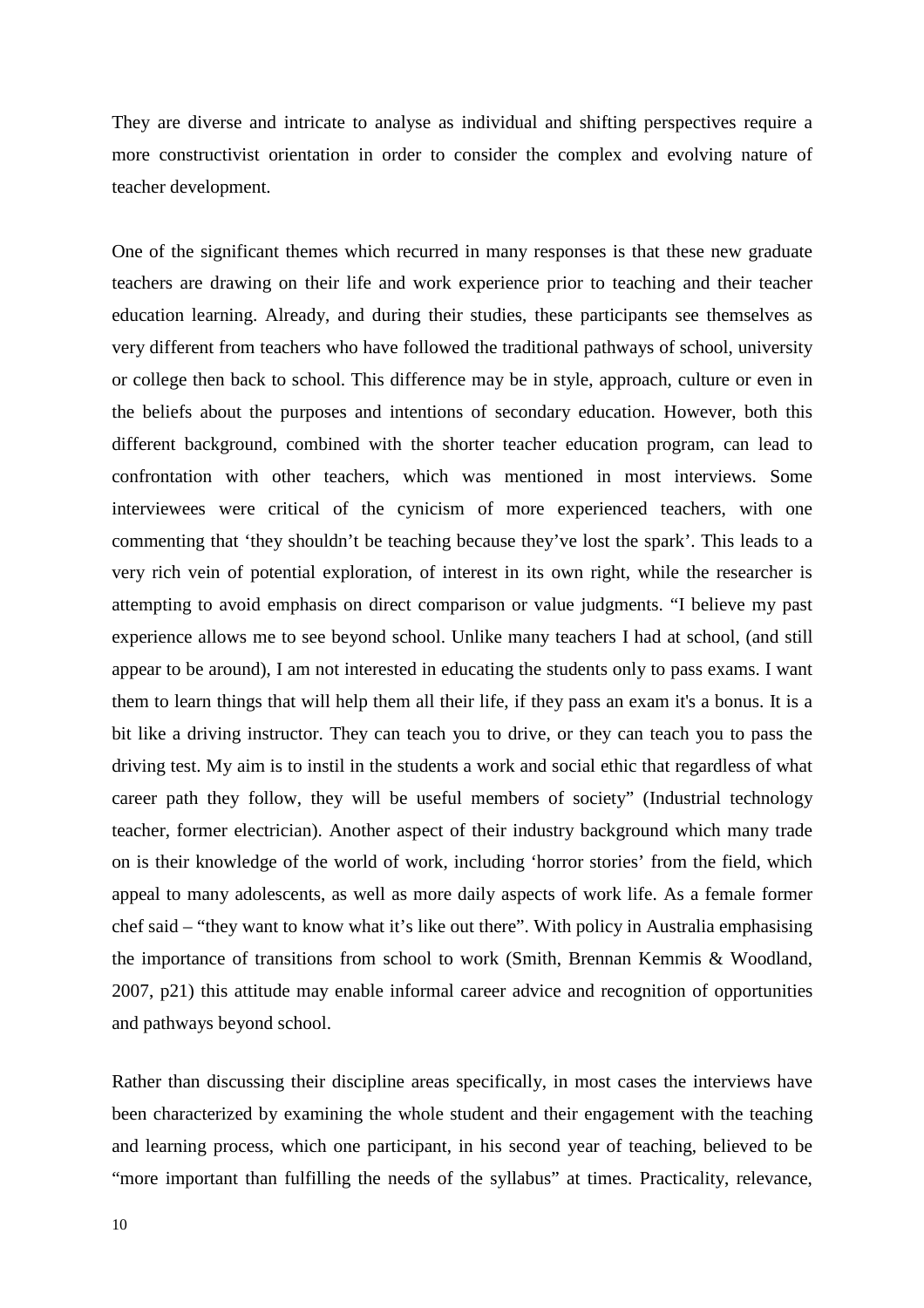authenticity and encouraging positive attitudes have been mentioned many times as the most important aspects of planning and programming to meet student needs. One interviewee said, in discussing what he called the "intricacies of programming" that he "develops programs in a reverse manner", starting from the individual students, moving up to class groups and then working back to the curriculum document. Through reflection, these programs are constantly evolving and changing, although he is worried that they may not be as officially acceptable as those written more traditionally.

#### **Teacher preparation**

Another theme which recurred through the interviews with these ATTP graduate new teachers is the teacher preparation they experienced during their accelerated program. Many had experienced teaching through working with apprentices and one, a former chef, had taught at TAFE. However all perceive secondary school teaching as having virtually nothing in common with these earlier experiences as the intensity, the level of control over classrooms and curriculum and the professional responsibilities of teachers are far more demanding and challenging. Interestingly, it was experiences with on the job training with apprentices and other workers which sparked the initial decision to change careers for many of those interviewed. One of the main criticisms of the University course was that it lacked information on the "practical…realistic side of teaching" (Industrial technology teacher, former metal worker). Most would have liked more work on curriculum areas, particularly on how to read and interpret the syllabi and very pragmatic assistance with realistic and relevant programming. Despite having spent over twenty-three weeks in two different schools during their eighteen month program, some would have liked further work in schools. One interviewee, another former chef, who is working in a larger school in a regional town, felt that this problem was alleviated by the fact that during both of his first two years of teaching he has had an official mentor who has really developed this professional aspect with him. Unlike those in the more remote schools, who typically have no other teachers in their discipline area, he was in a well established and collaborative faculty with four teachers working in food and hospitality with him. His comments were the most positive in terms of the support given which he asserted enabled his confidence and practice to develop very rapidly.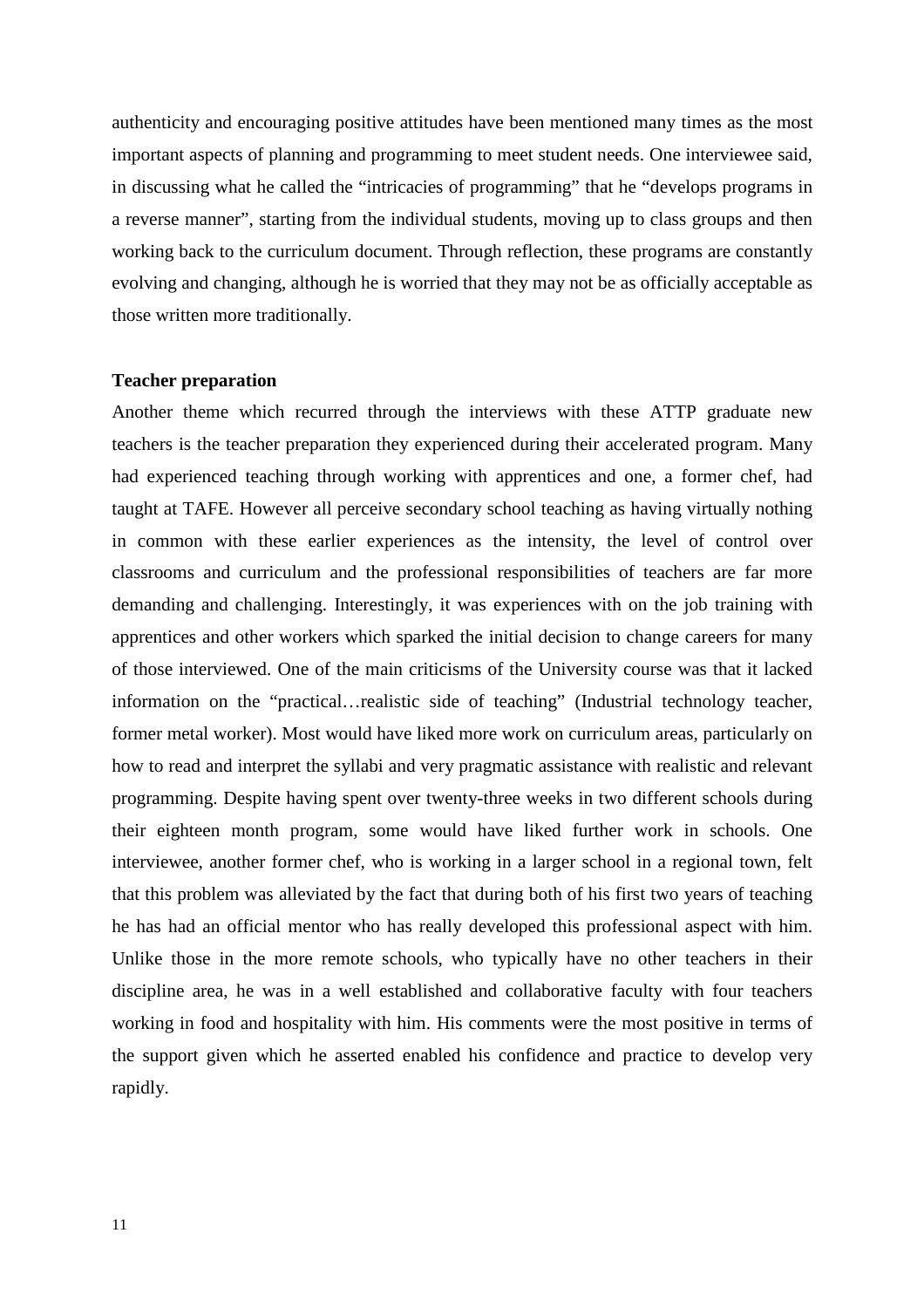# **Culture**

Many participants commented on 'teacher culture', a complex area which is difficult to discuss without veering close to prejudice and negative commentary through difficult comparisons. The following comment exemplifies this idea: "I fear I am being programmed into the 'school way' of doing things and as my confidence grows as a teacher, I am rejecting it. I get bored just watching the kids do the same projects I did twenty-seven plus years ago. They were boring then and still are. I thought it safer to change the world slowly, for the time being anyway. Although new to teaching, I think my past experience and age gives me the confidence to question the system, and hopefully the skills and diplomacy required to actually do something about it" (Industrial technology and Construction teacher, former builder). What this participant was encountering on a daily basis was a clash of cultures with differences in the construction of discourses and pedagogies. Others clearly relate, in their comments, to their own experiences at school. To exemplify, one of the participants who moved to Australia during his primary school years commented that "Teachers failed to see the problems that I experienced. In high school a couple of teachers understood and concentrated on my problems with English (thankfully) and developed some self confidence and belief in my ability" (Industrial Technology and Metalwork teacher, former telephone technician). Further investigation is required in future data gathering to see how the context of their lives, including past school and learning experiences, influence the decisions and reflections these teachers are making about their practice. "Reflective teaching entails a recognition, examination, and rumination over the implications of ones' beliefs, experiences, attitudes, knowledge, and values as well as the opportunities and constraints provided by the social conditions in which the teacher works" (Zeichner & Liston, 1996, p.33).

Some of the comments show appreciation for the opportunity to engage in a new career, and all indicate an enthusiasm and belief in the beginning teacher's ability to really achieve positive outcomes with students, as this quote illustrates: "But for me, a bloke who had to leave school at 14 and 11 months because of financial restraints following the death of my father, who has tried throughout his life to learn and get ahead to be allowed the opportunity to be on this adventure through the six plus years I had been doing Uni and now to be involved in youth in such a positive way is great" (Computing teacher, former mechanic and IT specialist). For the researcher, the rewarding aspect of these interviews is the excitement, even during the exhausting end of year requirements as the end of their third year of teaching draws to a close, that all of these teachers express about the decision they made to change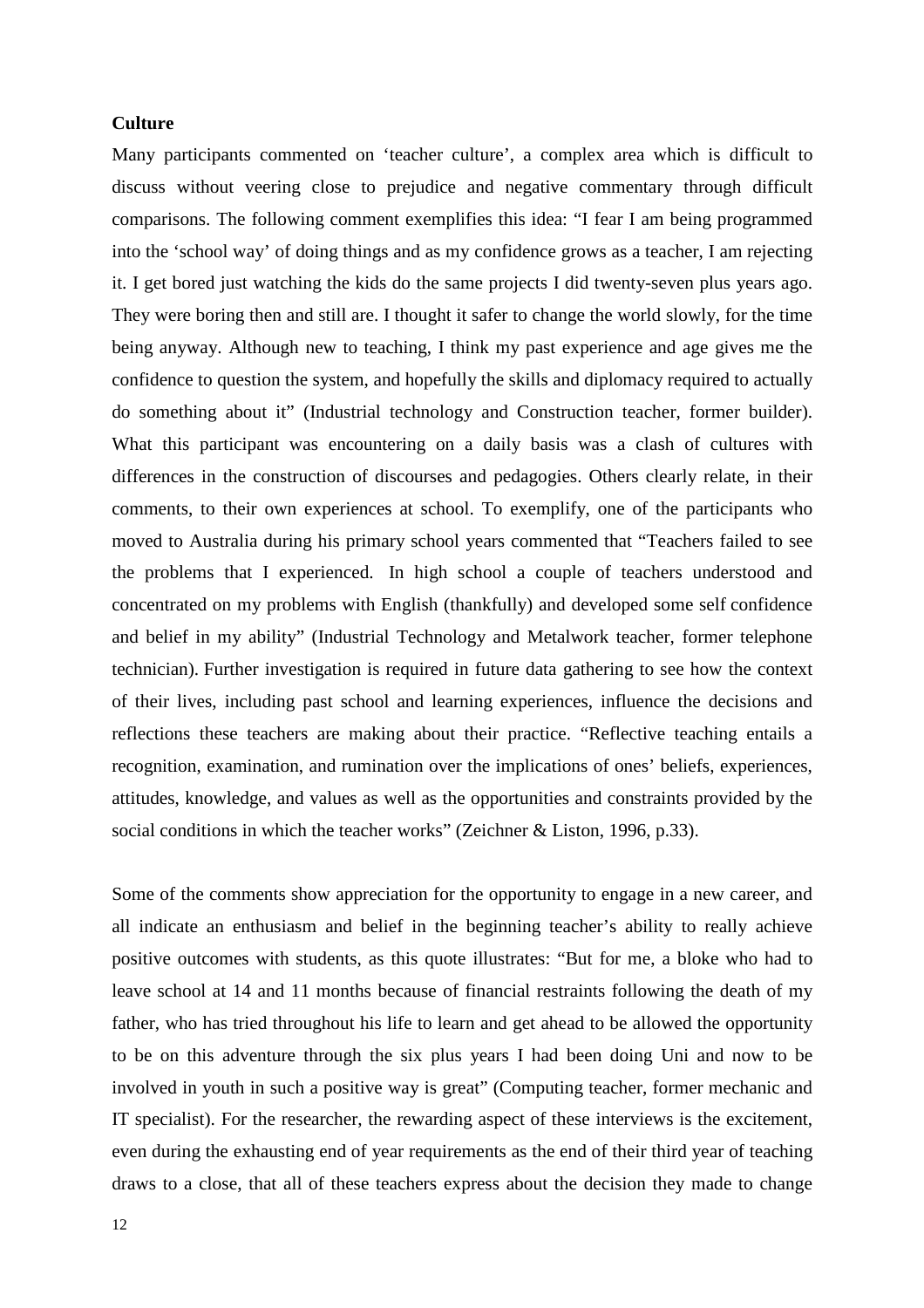careers, re-engage with on-going learning, and try to inculcate their students with confidence in themselves and the desire to keep re-engaging with learning.

#### **Conclusion**

Learning to teach is a difficult and challenging journey for any education student. However, for the traditional education student, school is immediately behind them and the models and images they have of what a teacher is or should be is based on immediate and recent experiences. However, these students come to the learning from a very different place. School was at least a decade in the past, and was not necessarily a valuable experience for many of the participants in the study. They have also taken a giant leap of faith in moving from one world to another. To move from a successful career in an industry context to the world of school, and to participate in a transformative journey involving apprentice status requires many personal and professional accommodations. In some ways, these teachers mirror or reflect the changes in the senior schools system, as well as being part of a response to implement these changes. 'VET in schools … brings divergence of experience and cultures into a reasonably rigid system, with change as a natural consequence of this diversity' (Green, 2000).

Researching their teaching journey will add to the knowledge collected about other types of beginning teachers, as they construct a teaching identity (Danielwicz, 2001). To complement their trade knowledge, ATTP student teachers need systematic preparation in the classroom. By offering the maximum time in schools, supervising teachers worked collaboratively with the intern student as they provide support, models and experience to contextualise the learning of the novice. The ATTP program depends on forging partnerships with other education and training providers and recognises that teachers can come from a multiplicity of backgrounds. As a teacher educator I endeavour to facilitate the crossing of boundaries building on experience and expertise to offer teacher preparation in a culturally and socially sensitive way. This research attempts to investigate these particular new teachers whose backgrounds and teacher preparation may contribute to a profound change in school cultures. The process for successful outcomes included student determination and growth as learners and teachers; the supportive learning community built through both virtual and real discussions, debates and knowledge sharing; the excellent advice, nurturing, modelling and encouragement provided by the in-school supervisors and mentors; the introduction to the possibilities of theoretical knowledge and research through academic study; and the efforts of